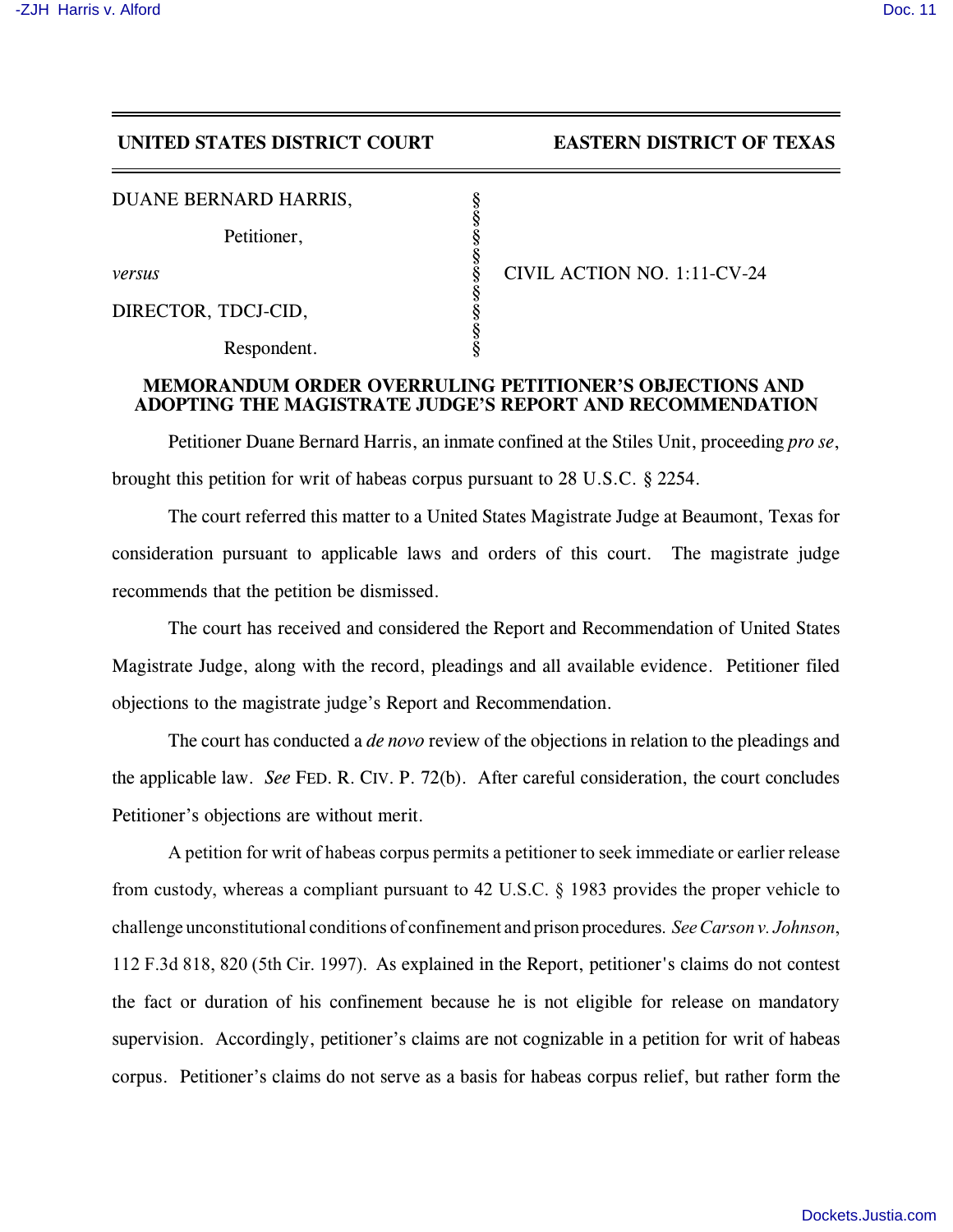basis for a claim under 42 U.S.C. § 1983. *See Spencer v. Bragg*, 310 Fed. Appx. 678, 2009 WL 405864, at \*1 (5th Cir. Feb. 18, 2009); *Schipke v. Van Buren*, 239 Fed. Appx. 85, 2007 WL 2491065, at \*1 (5th Cir. Aug. 30, 2007); *Cook v. Hanberry*, 596 F.2d 658, 660 n.1 (5th Cir. 1979). Thus, petitioner must pursue his claims by filing an appropriate civil rights action.

Furthermore, the petitioner is not entitled to the issuance of a certificate of appealability. An appeal from a judgment denying federal habeas corpus relief may not proceed unless a judge issues a certificate of appealability. *See* 28 U.S.C. § 2253; FED. R. APP. P. 22(b). The standard for granting a certificate of appealability, like that for granting a certificate of probable cause to appeal under prior law, requires the petitioner to make a substantial showing of the denial of a federal constitutional right. *See Slack v. McDaniel*, 529 U.S. 473, 483-84 (2000); *Elizalde v. Dretke*, 362 F.3d 323, 328 (5th Cir. 2004); *see also Barefoot v. Estelle*, 463 U.S. 880, 893 (1982). In making that substantial showing, the petitioner need not establish that he should prevail on the merits. Rather, he must demonstrate that the issues are subject to debate among jurists of reason, that a court could resolve the issues in a different manner, or that the questions presented are worthy of encouragement to proceed further. *See Slack*, 529 U.S. at 483-84. Any doubt regarding whether to grant a certificate of appealability is resolved in favor of the petitioner, and the severity of the penalty may be considered in making this determination. *See Miller v. Johnson*, 200 F.3d 274, 280-81 (5th Cir.), *cert. denied*, 531 U.S. 849 (2000).

Here, the petitioner has not shown that any of the issues raised by his claims are subject to debate among jurists of reason. The factual and legal questions advanced by the petitioner are not novel and have been consistently resolved adversely to his position. In addition, the questions presented are not worthy of encouragement to proceed further. Therefore, the petitioner has failed to make a sufficient showing to merit the issuance of a certificate of appealability. Accordingly, a certificate of appealability shall not be issued.